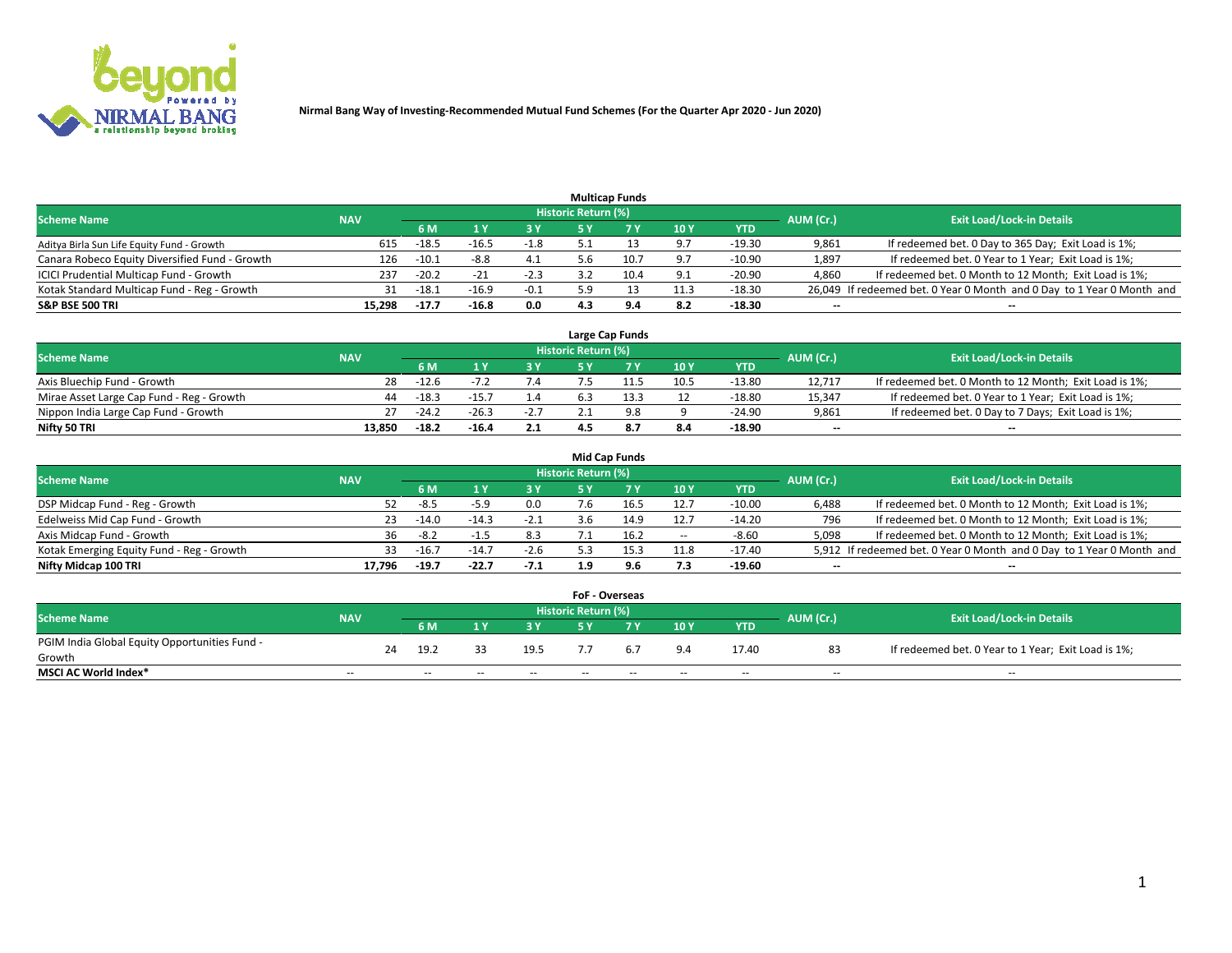

| Large & Midcap                                   |            |         |         |        |                     |  |      |            |           |                                                        |  |  |  |
|--------------------------------------------------|------------|---------|---------|--------|---------------------|--|------|------------|-----------|--------------------------------------------------------|--|--|--|
| <b>Scheme Name</b>                               | <b>NAV</b> |         |         |        | Historic Return (%) |  |      |            | AUM (Cr.) | <b>Exit Load/Lock-in Details</b>                       |  |  |  |
|                                                  |            | 6 M     |         | ט כ    |                     |  | 10Y  | <b>YTD</b> |           |                                                        |  |  |  |
| Canara Robeco Emerging Equities - Growth         | 84         | $-11.9$ | $-17$   | 0.1    |                     |  | 15.5 | $-12.90$   | 4,846     | If redeemed bet. 0 Year to 1 Year; Exit Load is 1%;    |  |  |  |
| Invesco India Growth Opportunities Fund - Growth | 30-        | $-16.5$ | $-12.5$ | 2.4    |                     |  | 10.2 | $-16.80$   | 2,282     | If redeemed bet. 0 Year to 1 Year; Exit Load is 1%;    |  |  |  |
| Sundaram Large and Mid Cap Fund - Reg - Growth   | 29.        | $-21.9$ | $-18.4$ | $-0.4$ |                     |  | 8.3  | $-21.80$   | 1,013     | If redeemed bet. 0 Month to 12 Month; Exit Load is 1%; |  |  |  |
| Principal Emerging Bluechip Fund - Growth        | 93         | $-13.0$ | $-12.1$ | $-0.7$ | 6.1                 |  | 12.4 | $-14.30$   | 1,822     | If redeemed bet. 0 Day to 365 Days; Exit Load is 1%;   |  |  |  |
| NIFTY Large Midcap 250 TRI                       | 6.105      | $-17.2$ | $-16.9$ | $-0.8$ | 4.8                 |  | 9.1  | $-17.70$   | $- -$     | $- -$                                                  |  |  |  |

| <b>Focused Funds</b>             |            |         |         |     |                     |      |       |            |           |                                                        |  |  |
|----------------------------------|------------|---------|---------|-----|---------------------|------|-------|------------|-----------|--------------------------------------------------------|--|--|
| <b>Scheme Name</b>               | <b>NAV</b> |         |         |     | Historic Return (%) |      |       |            | AUM (Cr.) | <b>Exit Load/Lock-in Details</b>                       |  |  |
|                                  |            | 6 M     |         |     |                     |      | 10Y   | <b>YTD</b> |           |                                                        |  |  |
| Axis Focused 25 Fund - Growth    | 26.        | $-15.5$ | $-10.4$ | 4.3 |                     |      | $- -$ | $-16.60$   | 9.493     | If redeemed bet. 0 Month to 12 Month; Exit Load is 1%; |  |  |
| SBI Focused Equity Fund - Growth | 131        | $-14.5$ | $-10.9$ | 5.9 |                     | 12.7 | 14.2  | $-15.00$   | 7,968     | If redeemed bet. 0 Year to 1 Year; Exit Load is 1%;    |  |  |
| <b>S&amp;P BSE 500 TRI</b>       | 15.298     | $-17.7$ | $-16.8$ | 0.0 |                     |      | 8.2   | $-18.30$   | $- -$     | $-$                                                    |  |  |

| <b>Small Cap Funds</b>                      |            |         |         |                            |      |       |            |            |                          |                                                     |  |  |
|---------------------------------------------|------------|---------|---------|----------------------------|------|-------|------------|------------|--------------------------|-----------------------------------------------------|--|--|
| <b>Scheme Name</b>                          | <b>NAV</b> |         |         | <b>Historic Return (%)</b> |      |       |            |            | AUM (Cr.)                | <b>Exit Load/Lock-in Details</b>                    |  |  |
|                                             |            | 6 M     |         | 3 Y                        |      |       | 10Y        | <b>YTD</b> |                          |                                                     |  |  |
| HDFC Small Cap Fund - Growth                | 29.        | $-25.$  | $-34.3$ | $-7.2$                     |      |       |            | $-24.90$   | 6,835                    | If redeemed bet. 0 Year to 1 Year; Exit Load is 1%; |  |  |
| L&T Emerging Businesses Fund - Reg - Growth |            | $-25.4$ | $-30$   | $-10.1$                    |      | $- -$ | $\sim$ $-$ | $-25.30$   | 4,268                    | If redeemed bet. 0 Year to 1 Year; Exit Load is 1%; |  |  |
| SBI Small Cap Fund - Growth                 | 45         | $-15.6$ | $-13.6$ |                            | 8.9  | 20.1  | 16.2       | $-15.10$   | 3,280                    | If redeemed bet. 0 Year to 1 Year; Exit Load is 1%; |  |  |
| Nifty Smallcap 100 TRI                      | 5.101      | $-28.1$ | $-35.8$ | $-16.2$                    | -4.7 |       |            | -28.80     | $\overline{\phantom{a}}$ | $\overline{\phantom{a}}$                            |  |  |

| ELSS Schemes (Tax Saving u/s 80-C) |  |  |
|------------------------------------|--|--|
|------------------------------------|--|--|

| <b>Scheme Name</b>                           | <b>NAV</b> |         |         | <b>Historic Return (%)</b> |     |       |            |            | AUM (Cr.)                | <b>Exit Load/Lock-in Details</b> |
|----------------------------------------------|------------|---------|---------|----------------------------|-----|-------|------------|------------|--------------------------|----------------------------------|
|                                              |            | 6 M     |         | 3Y                         |     | 7Y    | 10Y        | <b>YTD</b> |                          |                                  |
| Aditya Birla Sun Life Tax Relief 96 - Growth | 28         | $-14.4$ | $-12.4$ |                            |     | 13.4  | 10.1       | $-13.80$   | 9,372                    | Nil                              |
| Axis Long Term Equity Fund - Growth          | 42         | $-12.8$ | -8.7    | 5.1                        | 6.5 | 15.5  | 14.7       | $-14.60$   | 19,632                   | Nil                              |
| Canara Robeco Equity Tax Saver Fund - Growth | 61         | $-9.3$  | -10     | 3.8                        |     | 11.2  | 10         | $-10.80$   | 941                      | Nil                              |
| Invesco India Tax Plan - Growth              | 46         | $-13.7$ | $-11.4$ | 2.1                        |     |       | 11.4       | $-14.40$   | 930                      | Nil                              |
| Mirae Asset Tax Saver Fund - Reg - Growth    | 16         | $-17.2$ | $-13.3$ | 2.6                        | $-$ | $- -$ | $\sim$ $-$ | -17.80     | 3,184                    | Nil                              |
| <b>S&amp;P BSE 200 TRI</b>                   | 4,985      | $-17.5$ | $-15.7$ | 1.1                        | 4.6 | 9.5   | 8.5        | $-18.00$   | $\overline{\phantom{a}}$ | $\overline{\phantom{a}}$         |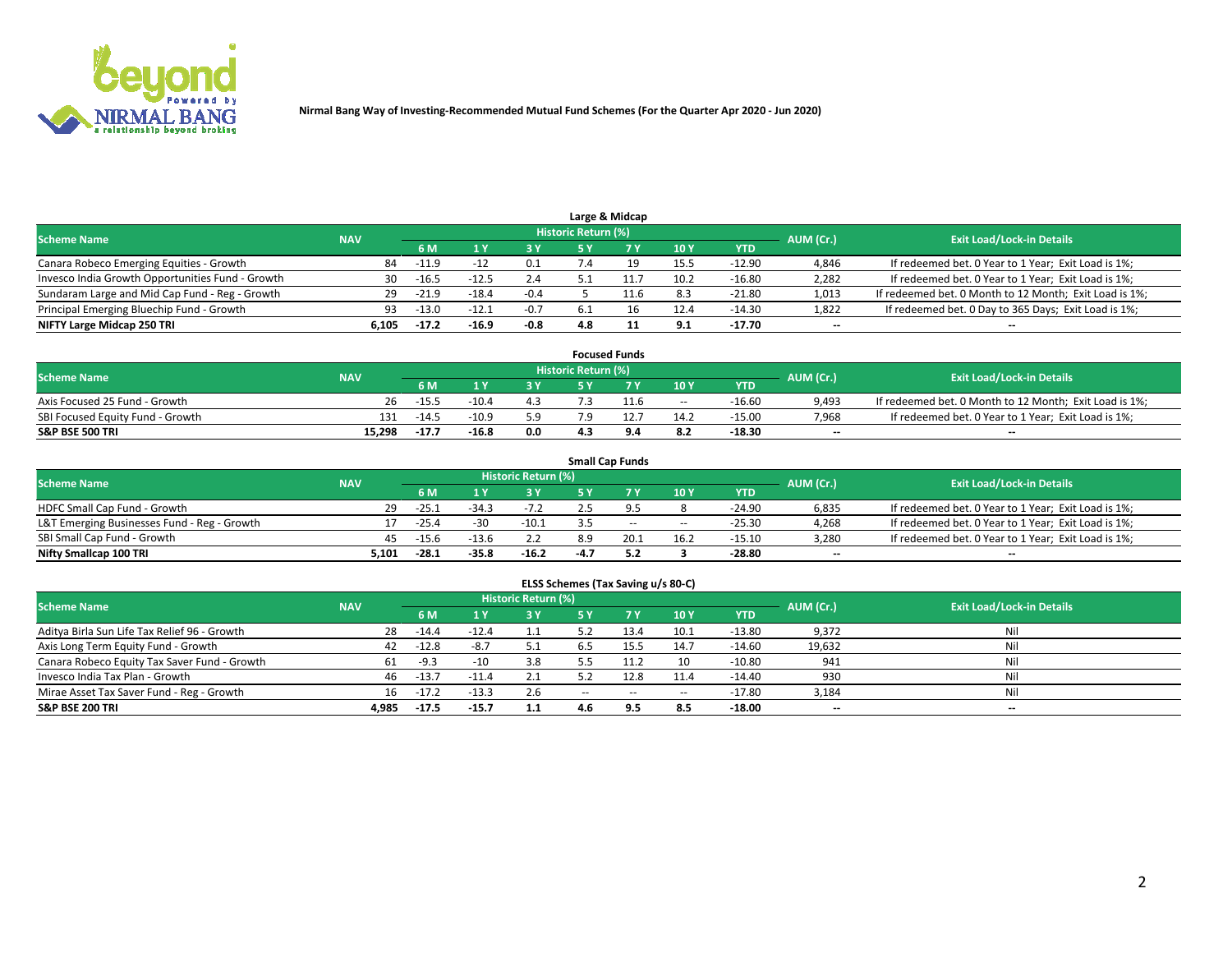

## **6 M 1 Y 3 Y 5 Y 7 Y 10 Y YTD** Kotak India EQ Contra Fund - Reg - Growth **45** -18.4 -16.8 1.8 4.5 9.5 -18.80 726 If redeemed bet. 0 Year 0 Month and 0 Day to 1 Year 0 Month and Invesco India Contra Fund - Growth **43** -13.0 -12.9 2.3 6.6 14.6 11.1 -13.40 4,274 If redeemed bet. 0 Year to 1 Year; Exit Load is 1%; UTI Value Opportunities Fund - Growth **54** -14.9 -12.7 0.3 2.1 7.9 8.8 -16.00 3,763 If redeemed bet. 0 Year to 1 Year; Exit Load is 1%; Nippon India Value Fund - Growth **60 -19.1** -20.7 -2.4 2.7 9.9 8.1 -19.80 2,463 If redeemed bet. 0 Year to 1 Year; Exit Load is 1%; **S&P BSE 500 TRI 15,298 -17.7 -16.8 0.0 4.3 9.4 8.2 -18.30 -- -- Contra/Value Fund Exit Load/Lock-in Details**<br>1Y 3Y 5Y 7Y 10Y YTD AUM (Cr.) Exit Load/Lock-in Details **Scheme Name NAV AUM (Cr.) NAV AUM (Cr.) NAV AUM (Cr.) AUM (Cr.) AUM (Cr.) AUM (Cr.)**

|                                                        |            |                |         |                            |     | Sector/Thematic |            |            |           |                                                               |
|--------------------------------------------------------|------------|----------------|---------|----------------------------|-----|-----------------|------------|------------|-----------|---------------------------------------------------------------|
| <b>Scheme Name</b>                                     | <b>NAV</b> |                |         | <b>Historic Return (%)</b> |     |                 |            |            | AUM (Cr.) | <b>Exit Load/Lock-in Details</b>                              |
|                                                        |            | 6 <sub>M</sub> | 1 Y     | 3Y                         | 5 Y |                 | 10Y        | <b>YTD</b> |           |                                                               |
| Canara Robeco Consumer Trends Fund - Reg -<br>Growth   | 37         | $-11.4$        | $-5.7$  | 4.5                        | 7.6 | 12.6            | 12.4       | $-12.00$   | 351       | If redeemed bet. 0 Year to 1 Year; Exit Load is 1%;           |
| Mirae Asset Great Consumer Fund - Growth               | 31         | $-17.3$        | $-10.3$ | 3.5                        | 6.6 | 12.7            | $\sim$ $-$ | $-16.90$   | 865       | If redeemed bet. 0 Year to 1 Year; Exit Load is 1%;           |
| <b>ICICI Prudential Technology Fund - Growth</b>       | 53.        | $-5.7$         | $-10.3$ | 9.1                        | 5.6 | 15.1            | 13.9       | $-9.00$    | 349       | If redeemed bet. 0 Day to 15 Day; Exit Load is 1%;            |
| Nippon India Pharma Fund - Growth                      | 187        | 23.5           | 29.5    | 15.1                       | 6.8 | 14.8            | 14.1       | 22.80      | 2.851     | If redeemed bet. 0 Month and 0 Day to 1 Month and 0 Day; Exit |
| BNP Paribas India Consumption Fund - Reg - Growth      | 12         | $-7.6$         | $-0.1$  | $\overline{\phantom{a}}$   | $-$ | $- -$           | $\sim$ $-$ | $-8.50$    | 491       | If redeemed bet. 0 Month to 12 Month; Exit Load is 1%;        |
| ICICI Prudential Banking and Financial Services Fund - | 43         | $-38.1$        | $-37.7$ | $-8.6$                     | 2.8 | 9.9             | 10.9       | $-38.30$   | 2,716     |                                                               |
| Retail - Growth                                        |            |                |         |                            |     |                 |            |            |           | If redeemed bet. 0 Day to 15 Day; Exit Load is 1%;            |
| <b>S&amp;P BSE 500 TRI</b>                             | 15.298     | $-17.7$        | $-16.8$ | 0.0                        | 4.3 | 9.4             | 8.2        | $-18.30$   | --        | --                                                            |

| <b>Dynamic Asset Allocation Funds</b>                      |            |         |         |                     |     |                          |       |            |                          |                                                          |  |  |
|------------------------------------------------------------|------------|---------|---------|---------------------|-----|--------------------------|-------|------------|--------------------------|----------------------------------------------------------|--|--|
| <b>Scheme Name</b>                                         | <b>NAV</b> |         |         | Historic Return (%) |     |                          |       |            | AUM (Cr.)                | <b>Exit Load/Lock-in Details</b>                         |  |  |
|                                                            |            | 6 M     |         | 3 Y<br>75 Y         |     | <b>7Y</b>                | 10Y   | <b>YTD</b> |                          |                                                          |  |  |
| ICICI Prudential Balanced Advantage Fund - Reg -<br>Growth | 34         | $-9.8$  | $-5.6$  | 3.4                 | 5.8 | 10.2                     | 10.7  | $-10.50$   | 24,834                   | If redeemed bet. 0 Year to 1 Year; Exit Load is 1%;      |  |  |
| Invesco India Dynamic Equity Fund - Growth                 | 27         | $-9.4$  | -6.8    | 1.8                 | 4.8 | 10.1                     | 8.9   | $-9.10$    | 737                      | If redeemed bet. 0 Month to 3 Month; Exit Load is 0.25%; |  |  |
| Nippon India Balanced Advantage Fund - Growth              | 84         | $-10.1$ | $-8.9$  | 1.4                 | 4.3 | 9.7                      | 9.1   | $-10.60$   | 2,682                    | If redeemed bet. 0 Month to 12 Month; Exit Load is 1%;   |  |  |
| HDFC Balanced Advantage Fund - Growth                      | 164        | $-18.6$ | $-20.3$ | $-0.7$              | 4.2 |                          | 7.9   | $-18.80$   | 35,118                   | If redeemed bet. 0 Year to 1 Year; Exit Load is 1%;      |  |  |
| SBI Dynamic Asset Allocation Fund - Reg - Growth           | 12         | $-11.1$ | $-8.6$  | 0.9                 | 4.2 | $\overline{\phantom{a}}$ | $- -$ | $-11.90$   | 574                      | If redeemed bet. 0 Month to 12 Month; Exit Load is 1%;   |  |  |
| NIFTY 50 Hybrid Composite Debt 65:35 Index                 | 9,564      | $-8.9$  | -5.7    | 4.9                 | 6.5 |                          | 8.8   | $-9.50$    | $\overline{\phantom{a}}$ | $- -$                                                    |  |  |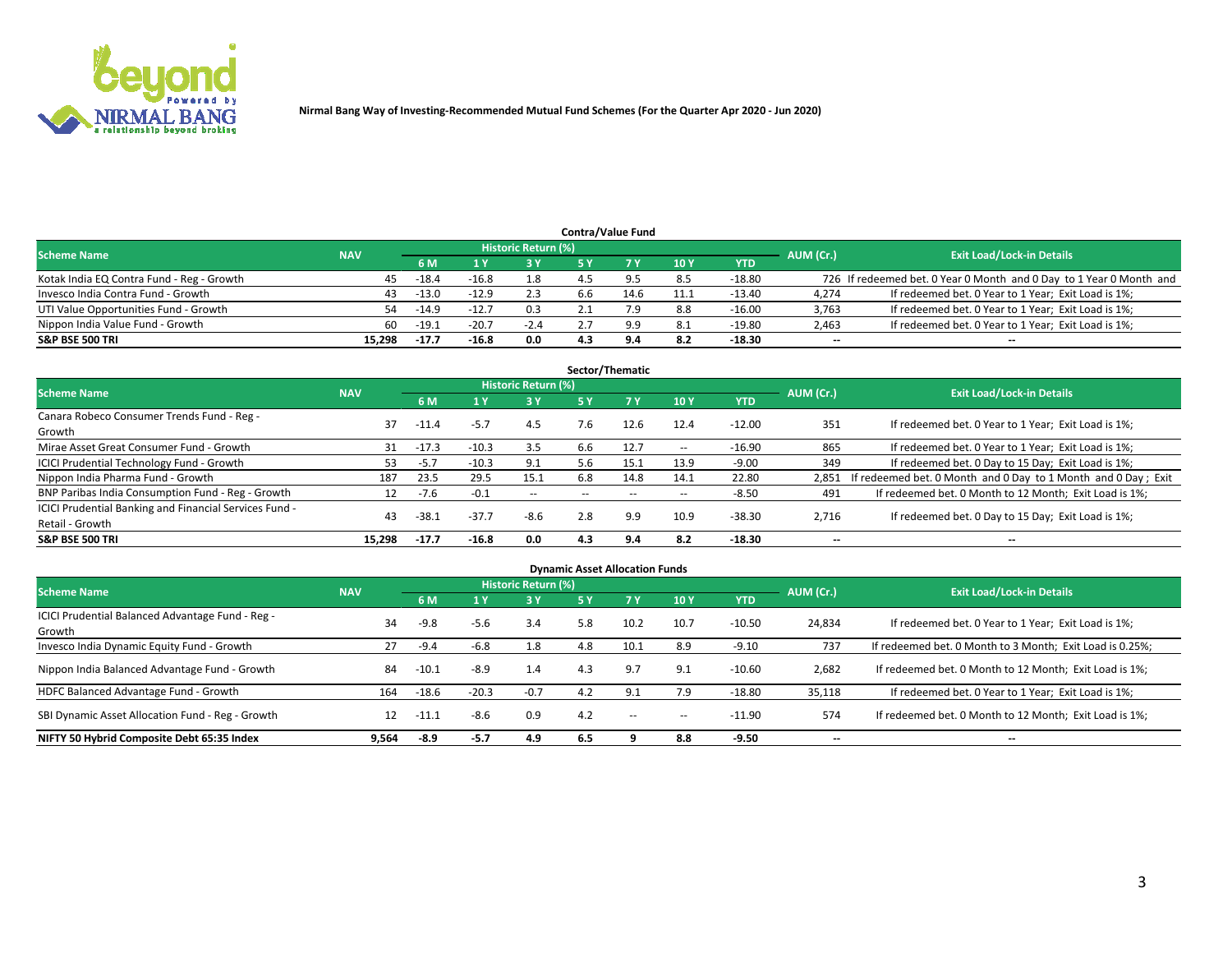

| <b>Hybrid Aggressive</b>                        |            |         |         |                     |        |       |                          |            |                          |                                                        |  |  |  |
|-------------------------------------------------|------------|---------|---------|---------------------|--------|-------|--------------------------|------------|--------------------------|--------------------------------------------------------|--|--|--|
| <b>Scheme Name</b>                              | <b>NAV</b> |         |         | Historic Return (%) |        |       |                          |            | AUM (Cr.)                | <b>Exit Load/Lock-in Details</b>                       |  |  |  |
|                                                 |            | 6 M     |         | 73 Y                | 5 Y    |       | 10Y                      | <b>YTD</b> |                          |                                                        |  |  |  |
| ICICI Prudential Equity & Debt Fund - Growth    | 120        | $-13.6$ | $-12.4$ | 0.5                 |        |       | 11.4                     | $-14.60$   | 17,696                   | If redeemed bet. 0 Year to 1 Year; Exit Load is 1%;    |  |  |  |
| Mirae Asset Hybrid - Equity Fund - Reg - Growth | 14         | $-12.0$ | $-9.1$  | 3.2                 | $\sim$ | $- -$ | $\overline{\phantom{a}}$ | $-12.70$   | 3,314                    | If redeemed bet. 0 Year to 1 Year; Exit Load is 1%;    |  |  |  |
| SBI Equity Hybrid Fund - Growth                 | 127        | $-12.1$ | $-8.1$  | 4.3                 |        |       | 10.5                     | $-12.60$   | 29,106                   | If redeemed bet. 0 Month to 12 Month; Exit Load is 1%; |  |  |  |
| Canara Robeco Equity Hybrid Fund - Growth       | 157        | -6.0    | $-3.4$  | 4.6                 | 6.9    |       | 10.9                     | $-6.80$    | 2,912                    | If redeemed bet. 0 Year to 1 Year; Exit Load is 1%;    |  |  |  |
| NIFTY 50 Hybrid Composite Debt 65:35 Index      | 9.564      | -8.9    | -5.7    | 4.9                 | 6.5    |       | 8.8                      | $-9.50$    | $\overline{\phantom{a}}$ | $\overline{\phantom{a}}$                               |  |  |  |

| <b>Arbitrage Fund</b>                      |            |     |     |          |                     |     |  |     |            |           |                                                          |  |  |
|--------------------------------------------|------------|-----|-----|----------|---------------------|-----|--|-----|------------|-----------|----------------------------------------------------------|--|--|
| <b>Scheme Name</b>                         | <b>NAV</b> |     |     |          | Historic Return (%) |     |  |     |            | AUM (Cr.) | <b>Exit Load/Lock-in Details</b>                         |  |  |
|                                            |            |     | 1 M | <b>M</b> | 6 M                 | 1 V |  | 3 Y | <b>YTD</b> |           |                                                          |  |  |
| IDFC Arbitrage Fund - Reg - Growth         |            |     |     |          | 4.9                 |     |  | 5.9 | 5.20       | 6.607     | If redeemed bet. 0 Month to 1 Month; Exit Load is 0.25%; |  |  |
| Kotak Equity Arbitrage Fund - Reg - Growth |            | 28  | 4.9 |          | 5.8                 |     |  | 6.2 | 6.10       | 12.043    | If redeemed bet. 0 Day to 30 Day; Exit Load is 0.25%;    |  |  |
| Nippon India Arbitrage Fund - Growth       |            | 20. |     |          | 5.6                 |     |  | 6.3 | 6.00       | 7.068     | If redeemed bet. 0 Month to 1 Month; Exit Load is 0.25%; |  |  |

| <b>Equity Saver</b>                      |            |  |     |       |                     |     |       |                          |            |           |                                                                       |  |  |  |
|------------------------------------------|------------|--|-----|-------|---------------------|-----|-------|--------------------------|------------|-----------|-----------------------------------------------------------------------|--|--|--|
| <b>Scheme Name</b>                       | <b>NAV</b> |  |     |       | Historic Return (%) |     |       |                          |            | AUM (Cr.) | <b>Exit Load/Lock-in Details</b>                                      |  |  |  |
|                                          |            |  | 6 M |       | ט כ                 |     |       | 10Y                      | <b>YTD</b> |           |                                                                       |  |  |  |
| Axis Equity Saver Fund - Reg - Growth    |            |  |     |       |                     | $-$ | $- -$ | $- -$                    | -7.10      |           | If redeemed bet. 0 Month to 12 Month; Exit Load is 1%;                |  |  |  |
| Kotak Equity Savings Fund - Reg - Growth |            |  |     |       |                     |     | $- -$ | $\sim$ $-$               | $-3.90$    |           | 1,492 If redeemed bet. 0 Year 0 Month and 0 Day to 1 Year 0 Month and |  |  |  |
| CRISIL Hybrid 50+50 - Moderate Index*    | $- -$      |  | $-$ | $- -$ | $- -$               | $-$ | $-$   | $\overline{\phantom{a}}$ | $- -$      | --        | $\overline{\phantom{a}}$                                              |  |  |  |

| <b>Liquid Funds</b>                 |                          |     |     |                     |     |          |            |                 |           |                                  |  |  |  |  |
|-------------------------------------|--------------------------|-----|-----|---------------------|-----|----------|------------|-----------------|-----------|----------------------------------|--|--|--|--|
| <b>Scheme Name</b>                  | <b>NAV</b>               |     |     | Historic Return (%) |     |          | <b>YTM</b> | Avg             | AUM (Cr.) | <b>Exit Load/Lock-in Details</b> |  |  |  |  |
|                                     |                          | 1W  | 2 W | 1 M                 | 3 M | 1 Y      |            | <b>Maturity</b> |           |                                  |  |  |  |  |
| Axis Liquid Fund - Growth           | 2,213                    | ـــ |     | 4.9                 | 5.8 |          | 4.63       | 0.11            | 25,860    | *Ref Footnote                    |  |  |  |  |
| IDFC Cash Fund - Reg - Growth       | 2,410                    | 2.8 | 3.8 | 4.5                 |     |          | 4.38       | 0.10            | 11,992    | *Ref Footnote                    |  |  |  |  |
| Mahindra Liquid Fund - Reg - Growth | 1,293                    | 3.7 | 4.1 | 4.9                 |     | $\Omega$ | 4.97       | 0.09            | 2,280     | *Ref Footnote                    |  |  |  |  |
| Kotak Liquid Fund - Reg - Growth    | 4,033                    | 2.7 | 3.9 | 4.7                 |     |          | 4.54       | 0.11            | 27,398    | *Ref Footnote                    |  |  |  |  |
| <b>CRISIL Liquid Fund Index</b>     | $\overline{\phantom{a}}$ | 3.3 |     | 5.4                 | 5.4 |          | $- -$      | $- -$           | $- -$     | $-$                              |  |  |  |  |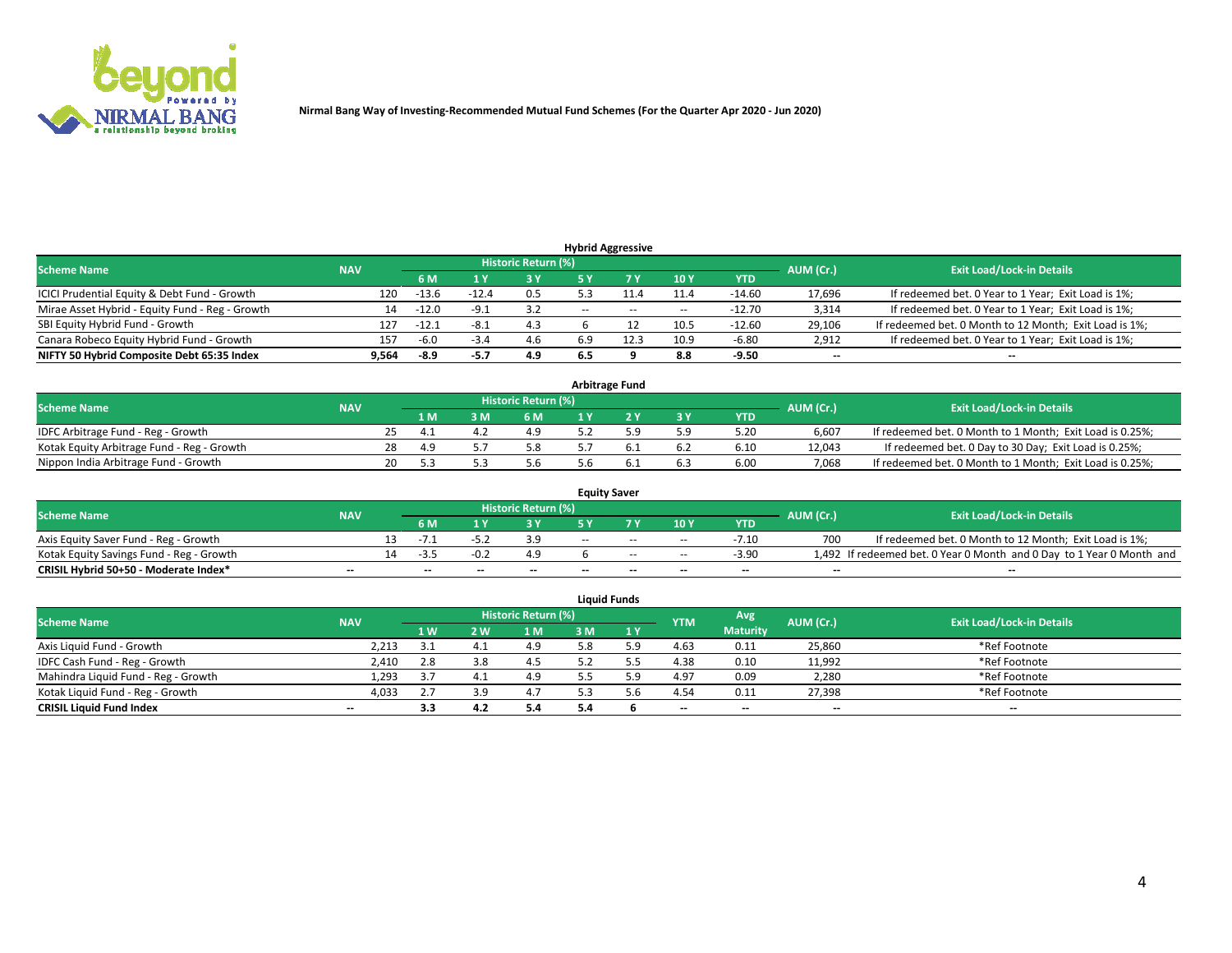

| <b>Ultra Short Fund</b>                       |            |      |     |                     |            |        |                          |                          |           |                                  |  |  |  |
|-----------------------------------------------|------------|------|-----|---------------------|------------|--------|--------------------------|--------------------------|-----------|----------------------------------|--|--|--|
| <b>Scheme Name</b>                            | <b>NAV</b> |      |     | Historic Return (%) |            |        | <b>YTM</b>               | Avg                      | AUM (Cr.) | <b>Exit Load/Lock-in Details</b> |  |  |  |
|                                               |            | 4 M  |     | 6 M                 |            |        |                          | <b>Maturity</b>          |           |                                  |  |  |  |
| IDFC Ultra Short Term Fund - Reg - Growth     |            | 10.9 | 8.5 | 7.1                 | 7.6        | $- -$  | 5.57                     | 0.45                     | 4,709     | Nil                              |  |  |  |
| Sundaram Ultra Short Term Fund - Reg - Growth |            | '.h  |     |                     | $\sim$ $-$ | $\sim$ | 5.01                     | 0.42                     | 323       | Nil                              |  |  |  |
| L&T Ultra Short Term Fund - Growth            | 33.        | 11.6 |     |                     |            |        | 5.73                     | 0.54                     | 1,616     | Nil                              |  |  |  |
| <b>NIFTY Ultra Short Duration Debt Index</b>  | 4,115      | 8.7  | 7.5 | 6.8                 |            |        | $\overline{\phantom{a}}$ | $\overline{\phantom{a}}$ | $-$       | $\sim$                           |  |  |  |

| <b>Money Market Fund</b>                         |                          |      |     |                            |  |           |                          |                 |           |                                  |  |  |  |  |
|--------------------------------------------------|--------------------------|------|-----|----------------------------|--|-----------|--------------------------|-----------------|-----------|----------------------------------|--|--|--|--|
| <b>Scheme Name</b>                               | <b>NAV</b>               |      |     | <b>Historic Return (%)</b> |  |           | <b>YTM</b>               | Avg             | AUM (Cr.) | <b>Exit Load/Lock-in Details</b> |  |  |  |  |
|                                                  |                          | 1 M  |     | 6 M                        |  | <b>3Y</b> |                          | <b>Maturity</b> |           |                                  |  |  |  |  |
| Aditya Birla Sun Life Money Manager Fund - Reg - | 274                      | 14.1 | 9.8 |                            |  |           | 6.16                     | 0.69            | 8,222     | Nil                              |  |  |  |  |
| Growth                                           |                          |      |     |                            |  |           |                          |                 |           |                                  |  |  |  |  |
| Nippon India Money Market Fund - Growth          | 3,082                    | 11.3 | 8.6 |                            |  |           | 5.72                     | 0.46            | 4,136     | Nil                              |  |  |  |  |
| <b>CRISIL Liquid Fund Index</b>                  | $\overline{\phantom{a}}$ | 5.4  | 5.4 | 5.5                        |  | $- -$     | $\overline{\phantom{a}}$ | $\sim$          | $-$       | $-$                              |  |  |  |  |

| <b>Short Term Fund</b>                          |            |     |      |      |                     |      |     |            |                 |           |                                  |  |
|-------------------------------------------------|------------|-----|------|------|---------------------|------|-----|------------|-----------------|-----------|----------------------------------|--|
| <b>Scheme Name</b>                              | <b>NAV</b> |     |      |      | Historic Return (%) |      |     | <b>YTM</b> | Avg             | AUM (Cr.) | <b>Exit Load/Lock-in Details</b> |  |
|                                                 |            |     | 1 M  | 3 M  | 6 <sub>M</sub>      |      |     |            | <b>Maturity</b> |           |                                  |  |
| Axis Short Term Fund - Growth                   |            | 23  | 21.3 | 10.4 | 9.3                 | 10.1 | 7.9 | 7.04       | 2.90            | 5,560     | Nil                              |  |
| HDFC Short Term Debt Fund - Growth              |            |     | 24.7 |      | 9.4                 | 10.3 |     | 7.81       | 3.36            | 11,000    |                                  |  |
| IDFC Bond Fund - Short Term Plan - Reg - Growth |            |     | 22.6 | 11.2 | 9.2                 | 9.9  |     | 6.73       | 2.28            | 11,459    | Nil                              |  |
| Kotak Bond Short Term Fund - Reg - Growth       |            | 39. | 18.4 |      | 8.9                 | 9.7  |     | 6.92       | 2.73            | 9,928     | Nil                              |  |
| L&T Short Term Bond Fund - Reg - Growth         |            | 20  | 21.1 | 13.5 | 10.5                | 10.4 |     | 6.12       | 2.68            | 4,422     | Nil                              |  |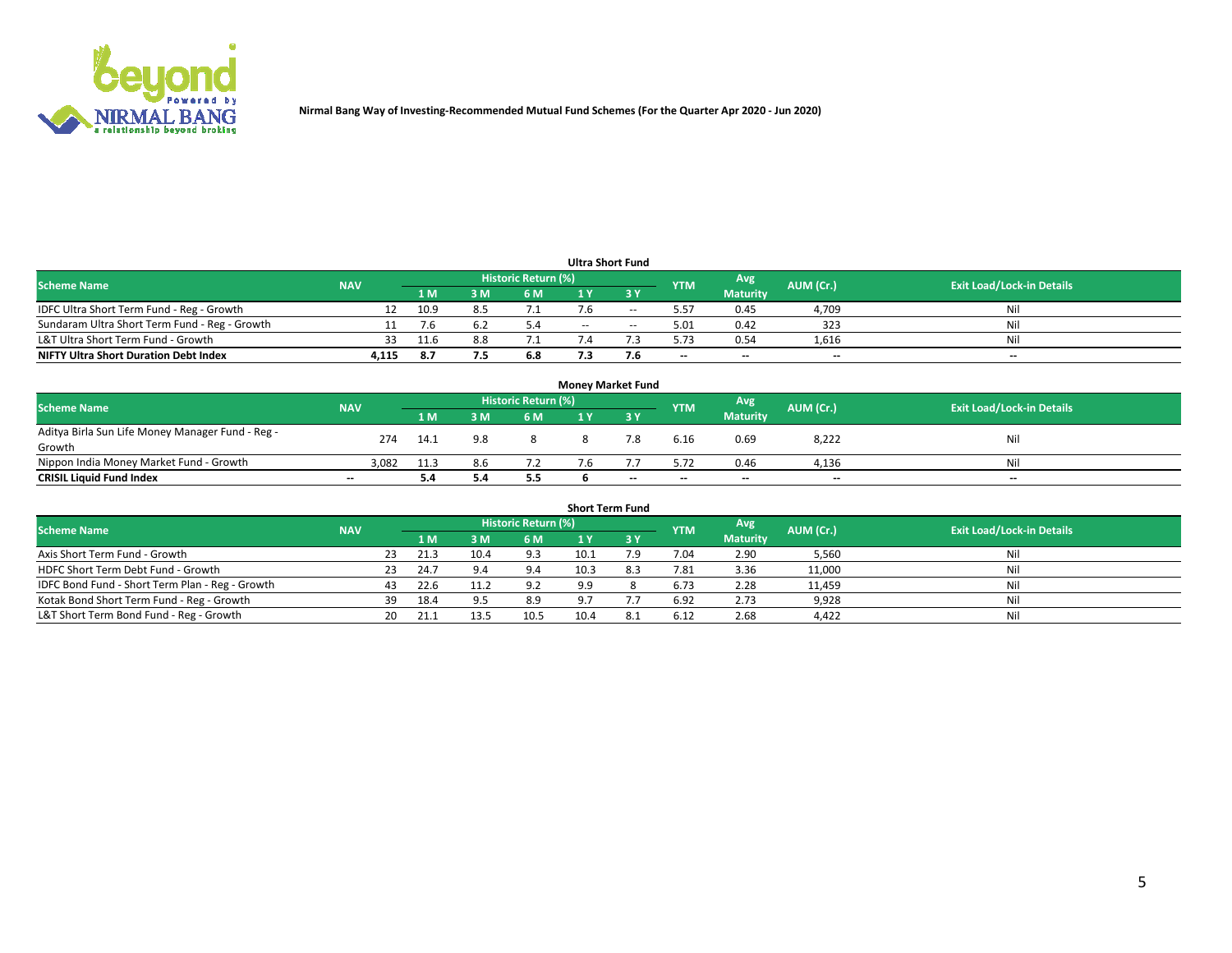

| <b>Low Duration Fund</b>                  |            |      |     |                            |  |  |            |                 |           |                                  |  |  |  |  |
|-------------------------------------------|------------|------|-----|----------------------------|--|--|------------|-----------------|-----------|----------------------------------|--|--|--|--|
| <b>Scheme Name</b>                        | <b>NAV</b> |      |     | <b>Historic Return (%)</b> |  |  | <b>YTM</b> | Avg             | AUM (Cr.) | <b>Exit Load/Lock-in Details</b> |  |  |  |  |
|                                           |            | 1 M  | 3 M | 6 M                        |  |  |            | <b>Maturity</b> |           |                                  |  |  |  |  |
| Axis Treasury Advantage Fund - Growth     | 2,293      | 14.9 |     |                            |  |  | 6.26       | 1.03            | 4,625     | Nil                              |  |  |  |  |
| Canara Robeco Savings Fund - Reg - Growth | 32         | 13.0 |     |                            |  |  | 5.47       | 0.81            | 889       | Nil                              |  |  |  |  |
| IDFC Low Duration Fund - Reg - Growth     | 29.        | 12.4 |     |                            |  |  | 5.72       | 1.19            | 4,045     | Nil                              |  |  |  |  |

| <b>Banking &amp; PSU Bond Funds</b>            |            |      |      |                            |      |    |            |                 |           |                                  |  |  |  |
|------------------------------------------------|------------|------|------|----------------------------|------|----|------------|-----------------|-----------|----------------------------------|--|--|--|
| <b>Scheme Name</b>                             | <b>NAV</b> |      |      | <b>Historic Return (%)</b> |      |    | <b>YTM</b> | Avg             | AUM (Cr.) | <b>Exit Load/Lock-in Details</b> |  |  |  |
|                                                |            | l M  |      | 6 M                        |      |    |            | <b>Maturity</b> |           |                                  |  |  |  |
| Axis Banking & PSU Debt Fund - Growth          | 1.954      | 21.7 | 10.8 | 8.8                        | 10.2 | 89 | 6.44       | 2.20            | 13.709    | Ni                               |  |  |  |
| Kotak Banking and PSU Debt Fund - Reg - Growth | 48         | 27.2 |      | 9.5                        | 10.8 |    | 7.13       | 3.68            | 5,528     | Ni                               |  |  |  |
| IDFC Banking & PSU Debt Fund - Reg - Growth    | 18         | د.25 | 12.7 | 10.4                       |      |    | 6.6        | 2.93            | 13.956    | Ni                               |  |  |  |

| <b>Corporate Bond Funds</b>                         |            |                |      |                     |      |  |            |                 |           |                                                         |  |  |  |
|-----------------------------------------------------|------------|----------------|------|---------------------|------|--|------------|-----------------|-----------|---------------------------------------------------------|--|--|--|
| <b>Scheme Name</b>                                  | <b>NAV</b> |                |      | Historic Return (%) |      |  | <b>YTM</b> | Avg             | AUM (Cr.) | <b>Exit Load/Lock-in Details</b>                        |  |  |  |
|                                                     |            | 1 <sub>M</sub> | 3 M  | 6 M                 |      |  |            | <b>Maturity</b> |           |                                                         |  |  |  |
| ICICI Prudential Corporate Bond Fund - Reg - Growth |            | 22.6           |      | 9.9                 |      |  | 7.13       | 3.37            | 11,860    | Nil                                                     |  |  |  |
| L&T Triple Ace Bond Fund - Reg - Growth             |            | 36.7           | 14.5 | 14.4                | 14.4 |  | 7.26       | 7.75            | 3,314     | If redeemed bet. 0 Month to 3 Month; Exit Load is 0.5%; |  |  |  |
| Kotak Corporate Bond Fund - Std - Growth            | 2.742      | 18.2           |      | 8.1                 | 9.2  |  | 6.7        | 1.49            | 4.032     | Nil                                                     |  |  |  |

| <b>Credit Risk Fund</b>                    |            |    |      |      |                     |     |     |            |                 |           |                                                                       |  |  |  |
|--------------------------------------------|------------|----|------|------|---------------------|-----|-----|------------|-----------------|-----------|-----------------------------------------------------------------------|--|--|--|
| <b>Scheme Name</b>                         | <b>NAV</b> |    |      |      | Historic Return (%) |     |     | <b>YTM</b> | Avg             | AUM (Cr.) | <b>Exit Load/Lock-in Details</b>                                      |  |  |  |
|                                            |            |    | 1 M  | የ M  | 6 M                 | 1 Y | 73Y |            | <b>Maturity</b> |           |                                                                       |  |  |  |
| ICICI Prudential Credit Risk Fund - Growth |            | 22 | 14.5 |      | 6.4                 | 8.8 |     | 9.37       | 1.59            | 7,956     | If redeemed bet. 0 Year to 1 Year; Exit Load is 1%;                   |  |  |  |
| Kotak Credit Risk Fund - Reg - Growth      |            |    | 22.9 | -6.9 |                     | 5.6 |     | 11.16      | 2.62            |           | 2,662 If redeemed bet. 0 Year 0 Month and 0 Day to 1 Year 0 Month and |  |  |  |
|                                            |            |    |      |      |                     |     |     |            |                 |           | If redeemed bet. 0 Month to 12 Month; Exit Load is 3%; If             |  |  |  |
| SBI Credit Risk Fund - Growth              |            | 32 | 20.0 |      | 6.2                 |     |     | 9.14       | 2.55            | 4,149     | redeemed bet. 12 Month to 24 Month; Exit Load is 1.5%; If             |  |  |  |
|                                            |            |    |      |      |                     |     |     |            |                 |           | redeemed bet. 24 Month to 36 Month; Exit Load is 0.75%;               |  |  |  |